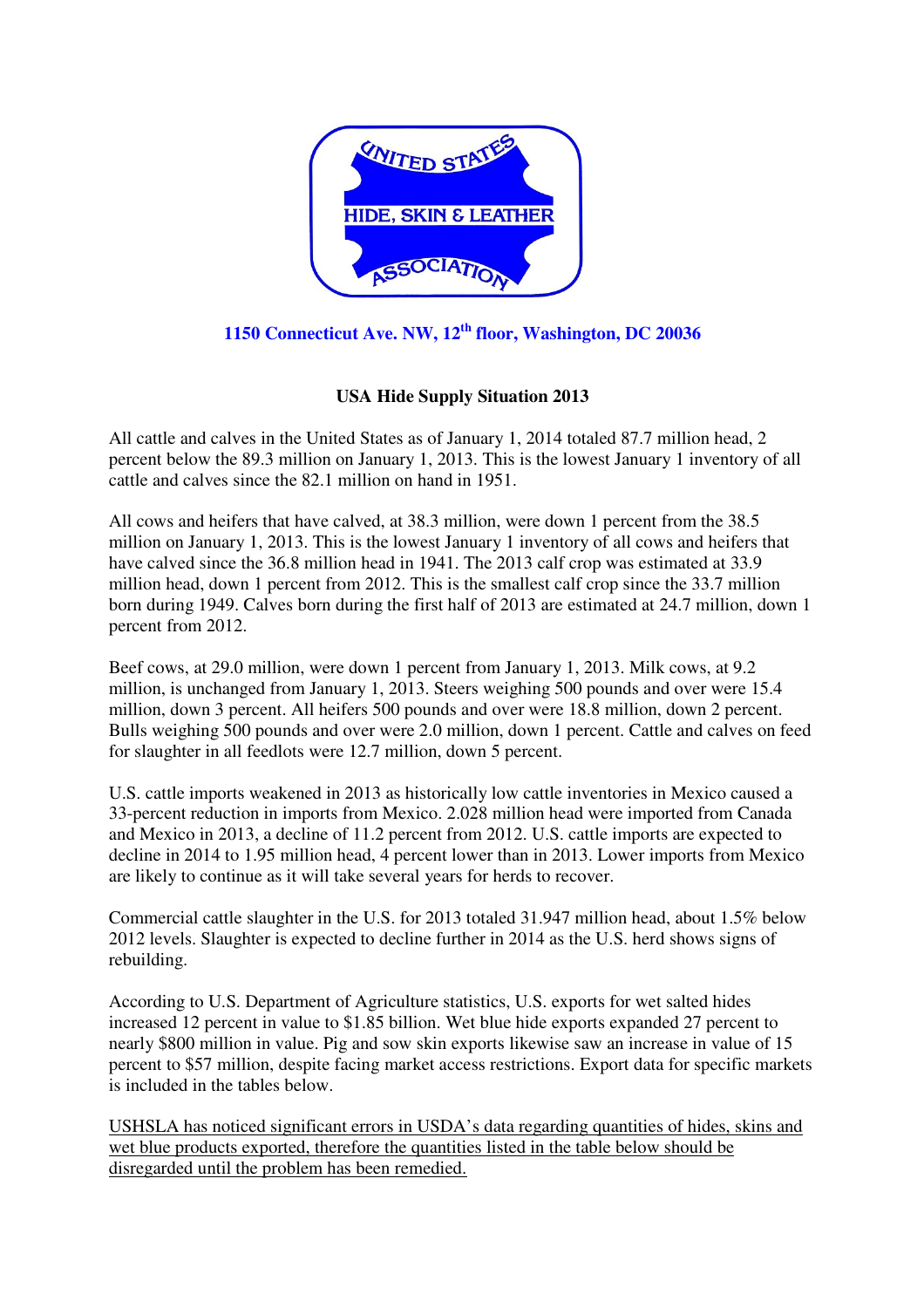

#### Cattle Inventory - United States: January 1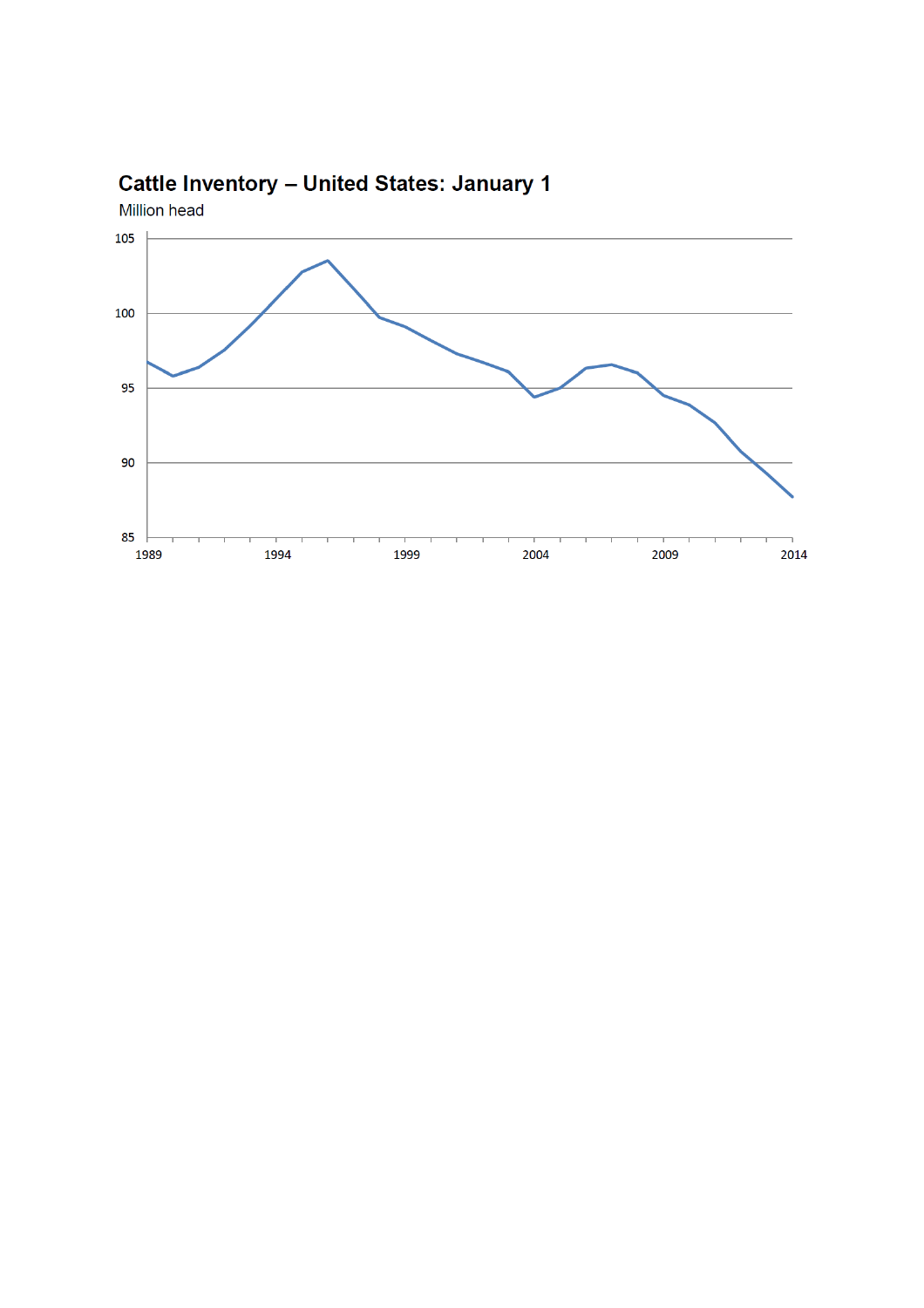|                    | <b>Number of Pieces</b> |            |                | <b>Value Thousand \$</b> |           |        |  |
|--------------------|-------------------------|------------|----------------|--------------------------|-----------|--------|--|
|                    | Jan - Dec               | Jan - Dec  | $\sqrt{9}$ Chg | Jan - Dec                | Jan - Dec | % Chng |  |
|                    | 2012                    | 2013       |                | 2012                     | 2013      |        |  |
| World              | 29,170,886              | 36,753,504 | 26%            | 1,665,466                | 1,858,411 | 12%    |  |
| China/HK           | 15,831,977              | 22,308,196 | 41%            | 963,292                  | 1,184,949 | 23%    |  |
| Korea              | 5,746,836               | 6,181,343  | 8%             | 311,697                  | 321,957   | 3%     |  |
| <b>Taiwan</b>      | 1,486,753               | 2,142,693  | 44%            | 106,202                  | 104,335   | $-2%$  |  |
| <b>Mexico</b>      | 1,599,264               | 1,682,799  | 5%             | 80,098                   | 78,320    | $-2%$  |  |
| <b>EU-28</b>       | 1,469,519               | 1,836,397  | 25%            | 57,550                   | 61,566    | 7%     |  |
| <b>Vietnam</b>     | 828,940                 | 648,592    | $-22%$         | 53,549                   | 33,621    | $-37%$ |  |
| Japan              | 990,308                 | 807,902    | $-18%$         | 38,605                   | 28,702    | $-26%$ |  |
| <b>Thailand</b>    | 534,600                 | 545,720    | 2%             | 30,040                   | 23,093    | $-23%$ |  |
| <b>Turkey</b>      | 345,132                 | 231,584    | $-33%$         | 12,510                   | 7,157     | $-43%$ |  |
| Indonesia          | 4,183                   | 80,795     | 1832%          | 44                       | 6,064     | 13682% |  |
| Canada             | 103,107                 | 72,921     | $-29%$         | 6,728                    | 4,217     | $-37%$ |  |
| India              | 11,506                  | 44,380     | 286%           | 689                      | 1,366     | 98%    |  |
| <b>Israel</b>      | 123,957                 | 91,471     | $-26%$         | 1,179                    | 1,025     | $-13%$ |  |
| <b>Pakistan</b>    | 912                     | 30,321     | 3225%          | 57                       | 448       | 686%   |  |
| Dom. Rep.          | 19,850                  | 9,727      | $-51%$         | 973                      | 394       | $-60%$ |  |
| <b>Macau</b>       | $\Omega$                | 6,469      |                | $\overline{0}$           | 291       |        |  |
| Colombia           | 150                     | 7,008      | 4572%          | $\overline{4}$           | 198       | 4850%  |  |
| <b>Chile</b>       | $\overline{0}$          | 2,420      |                | $\mathbf 0$              | 162       |        |  |
| <b>Philippines</b> | $\overline{0}$          | 3,318      |                | $\overline{0}$           | 149       |        |  |
| Haiti              | 3,800                   | 12,358     | 225%           | 46                       | 135       | 193%   |  |
| <b>Tajikistan</b>  | 600                     | 750        | 25%            | 24                       | 48        | 100%   |  |
| Trin. & Tob.       | 782                     | 1,869      | 139%           | 35                       | 47        | 34%    |  |
| N. Zealand         | 1,849                   | 924        | $-50%$         | 83                       | 42        | $-49%$ |  |
| <b>Bahamas</b>     | 1,868                   | 730        | $-61%$         | 56                       | 36        | $-36%$ |  |
| <b>Australia</b>   | $\Omega$                | 800        |                | $\overline{0}$           | 24        |        |  |
| Cambodia           | 4,998                   | 568        | $-89%$         | 150                      | 20        | $-87%$ |  |
| <b>UAE</b>         | $\mathbf 0$             | 518        |                | $\mathbf 0$              | 16        |        |  |
| Lebanon            | 659                     | 331        | $-50%$         | 20                       | 10        | $-50%$ |  |

## **U.S. Wet Salted/Brine Cured Hide Exports**